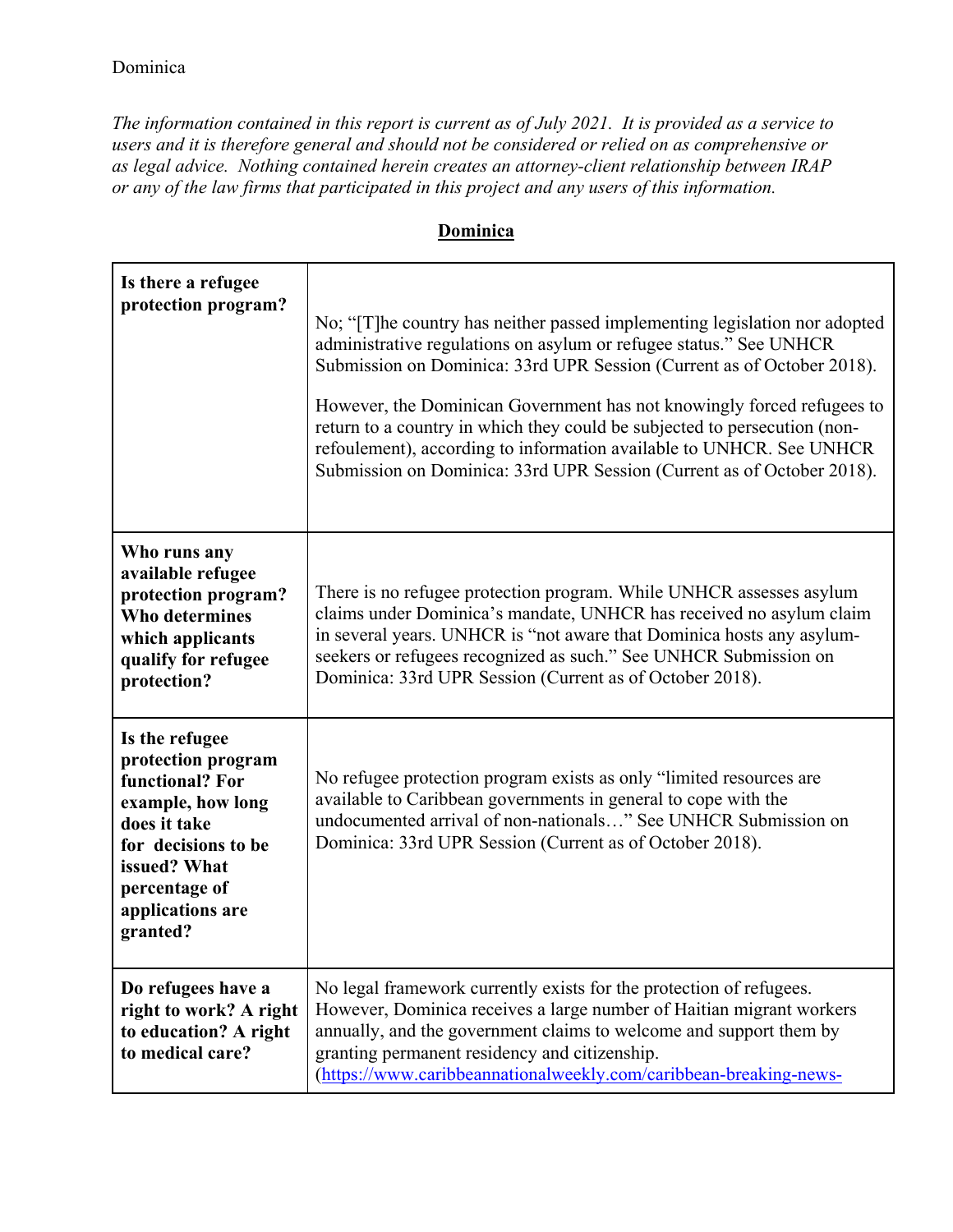|                                                                                                                                                                                                                                                                   | featured/dominica-reiterates-warning-to-haitian-nationals-involved-in-<br>illegal-migration/)(July, 2020)                                                                                                                                                                                                                                                                                                                                                                                                                                                                                                                                                                                                                                                                                                                                                                                                                                                                            |
|-------------------------------------------------------------------------------------------------------------------------------------------------------------------------------------------------------------------------------------------------------------------|--------------------------------------------------------------------------------------------------------------------------------------------------------------------------------------------------------------------------------------------------------------------------------------------------------------------------------------------------------------------------------------------------------------------------------------------------------------------------------------------------------------------------------------------------------------------------------------------------------------------------------------------------------------------------------------------------------------------------------------------------------------------------------------------------------------------------------------------------------------------------------------------------------------------------------------------------------------------------------------|
| Are those seeking<br>refugee protection<br>free to live freely or<br>forced to reside in<br>camps?                                                                                                                                                                | There are no refugee camps in Dominica                                                                                                                                                                                                                                                                                                                                                                                                                                                                                                                                                                                                                                                                                                                                                                                                                                                                                                                                               |
| Does a grant of<br>refugee protection<br>result in a pathway to<br>permanent status? In<br>other words, can a<br>refugee eventually<br>become a citizen? Is<br>there another form of<br>legal permanent<br>status available for<br>people with refugee<br>status? | There is no actual implementation of a refugee protection program. See<br>UNHCR Submission on Dominica: 33rd UPR Session (Current as of<br>October 2018).<br>No legal framework exists that provides a pathway for refugees to become a<br>permanent resident or citizen. "The Dominican government, to the concern<br>of the UN Human Rights Committee, has to date failed to enact legal<br>protections for non-citizens, including refugees and asylum seekers, and it<br>provides little information about their presence or treatment in the country.<br>The government states that despite the lack of a legal framework, they have<br>supported the protection of refugees and asylum seekers by granting Haitian<br>migrant workers permanent residency and citizenship. The island had an<br>estimated population of 8,300 international migrants as of mid-2020."<br>(https://www.globaldetentionproject.org/countries/americas/dominica)<br>(Current as of February 2021) |
| Does the country offer<br>temporary protections<br>available other than<br>refugee status? If so,<br>what are they?                                                                                                                                               | No; See UNHCR Submission on Dominica: 33rd UPR Session (Current as<br>of October 2018).                                                                                                                                                                                                                                                                                                                                                                                                                                                                                                                                                                                                                                                                                                                                                                                                                                                                                              |
| What, if any, penalties<br>are there for people                                                                                                                                                                                                                   |                                                                                                                                                                                                                                                                                                                                                                                                                                                                                                                                                                                                                                                                                                                                                                                                                                                                                                                                                                                      |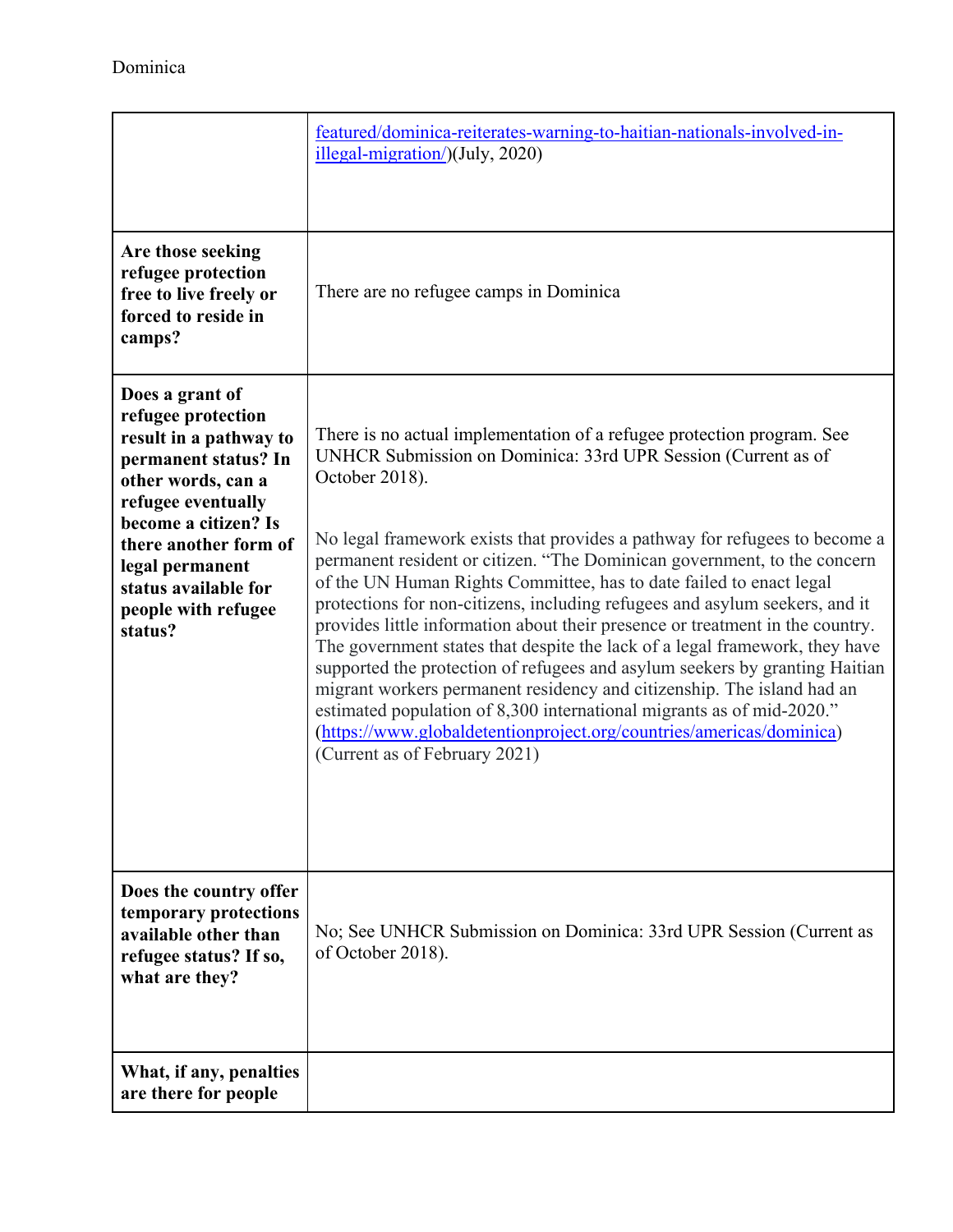| without status or<br>people who are denied<br>refugee protection?                                                                                                                                                                                                                                                                           | Citing COVID-19 Risks, Dominica's Prime Minister Roosevelt Skerrit asks<br>Dominicans to help law enforcement authorities detain people who enter<br>the island illegally. (https://www.caribbeannationalweekly.com/caribbean-<br>breaking-news-featured/dominica-government-reiterates-need-to-halt-<br>illegal-entry-into-the-island/)(September 4, 2020)                                                                                                                                                                                                                                                                                                                                                                                                                                                                                                                                                |
|---------------------------------------------------------------------------------------------------------------------------------------------------------------------------------------------------------------------------------------------------------------------------------------------------------------------------------------------|------------------------------------------------------------------------------------------------------------------------------------------------------------------------------------------------------------------------------------------------------------------------------------------------------------------------------------------------------------------------------------------------------------------------------------------------------------------------------------------------------------------------------------------------------------------------------------------------------------------------------------------------------------------------------------------------------------------------------------------------------------------------------------------------------------------------------------------------------------------------------------------------------------|
| <b>What organizations</b><br>exist in-country that<br>can help displaced<br>people seek available<br>protections? What<br>other organizations in<br>the country may be<br>able to help displaced<br>people access services<br>and rights, even if<br>their mission is not to<br>specifically work with<br>refugees and<br>displaced people? | Lifeline Ministries - a faith-based NGO that helps vulnerable groups,<br>families and individuals find sustainable solutions.<br>Office Cell: 767-275-8367<br>-<br>Director (Tina Alexander) Cell: 767-235-8367<br>lifelinedominica@hotmail.com<br>Salybia Mission Project – a nonreligious, student organization that helps in<br>providing health care services, supplies and equipment to the Kalinago<br>Community, the last remaining indigenous community of the Caribbean.<br>John Hawley, SMP Chair & Advisor<br>Phone 767-255-6369<br>JHawley@rossmed.edu.dm<br>Ready, Willing, Enable! – provide educational opportunities for persons<br>with disabilities in developing countries.<br>Info@rwenable.org<br>NGO Coalition for the Protection of Children and Youth – committed to the<br>protection of children and youth in Dominica.<br>Phone: 767-448-7546<br>ngocoalitiondominica@gmail.com |